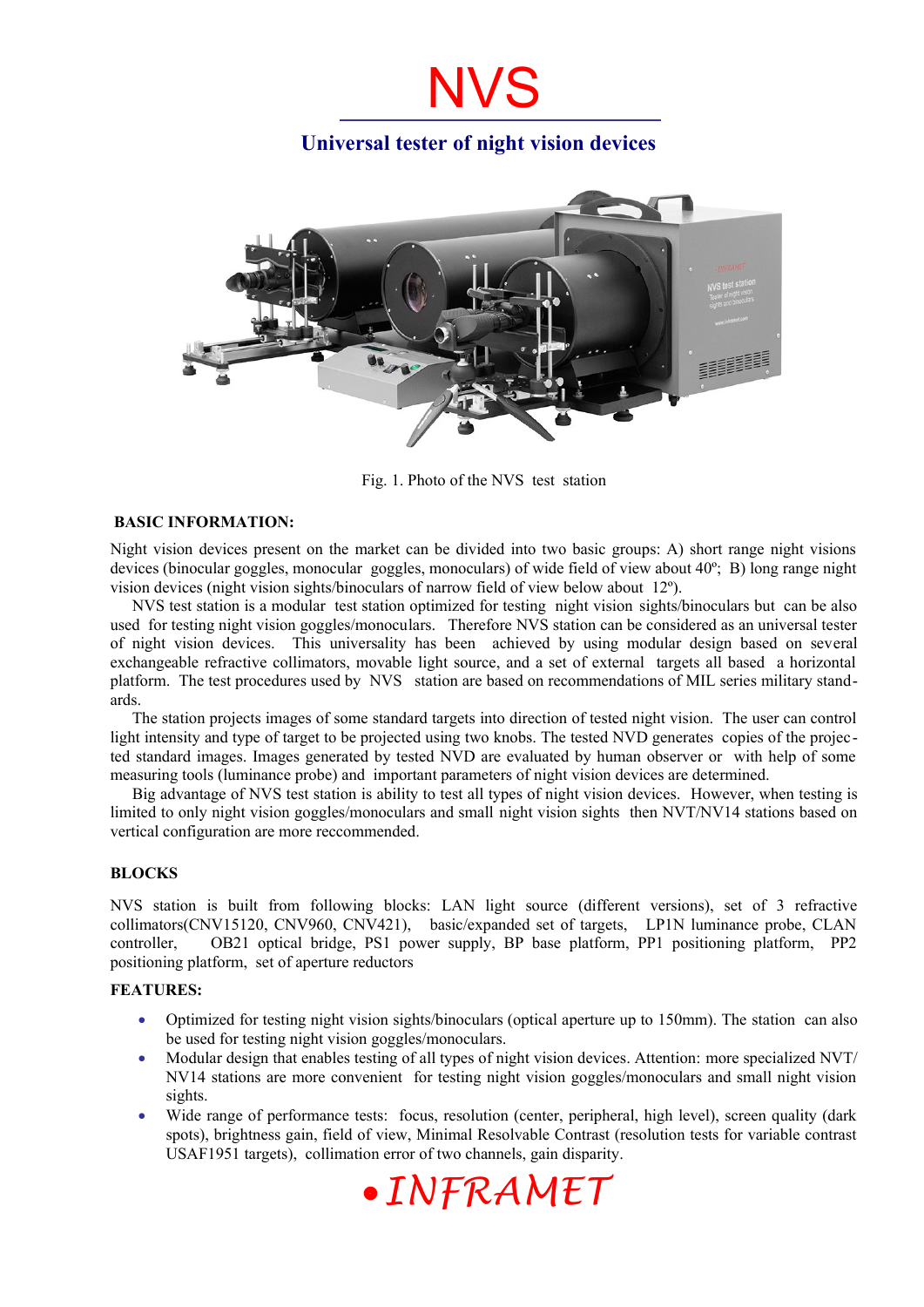### **Universal tester of night vision devices**

- Maintenance checks: Operational defects (shading, edge glow, flashing,/flickering/intermittent operation, emission points); Cosmetic defects (Dark Spots, Bright Spots**,** Fixed-Pattern Noise, Chicken Wire**,** Image Disparity, Output Brightness Variation, Image Distortion) according to ASAM recommendations
- Built using dual switch-able light source (polychromatic 2850K color temperature source or monochromatic LED source) in situation when typical stations are built using only a monochromatic light source.

#### **SPECIFICATIONS**

| Maximal optical diameter of 120 mm (LA option: 150mm)<br>tested NVD |                                                                            |  |
|---------------------------------------------------------------------|----------------------------------------------------------------------------|--|
| Light Source                                                        | Dual switchable light source:                                              |  |
|                                                                     | 1) 2850K color temperature halogen source, 2)LED 660 nm monochromatic      |  |
|                                                                     | <b>LED</b> source                                                          |  |
| Illuminance range of light source                                   | from at least $0.1$ mlx to $200$ lx                                        |  |
| Regulation resolution                                               | 0.01 mlx (at low intensity range)                                          |  |
| Regulation type                                                     | continuous (any value can be set within the regulation range)              |  |
| Regulation mechanism                                                | manual                                                                     |  |
| Regulation stability                                                | better than 2% of the set value                                            |  |
|                                                                     | CNV12100 collimator, CNV950 collimator, CNV421 collimator                  |  |
| Collimator codes                                                    | Option LA: CNV15120 collimator, CNV1260 collimator, CNV421                 |  |
|                                                                     | collimator                                                                 |  |
| Apertures/focal length of the<br>collimators                        | CNV12100 collimator: 120/1000mm, CNV950 collimator: 90/500mm,              |  |
|                                                                     | CNV421 collimator: 35/210mm                                                |  |
|                                                                     | CNV15120 collimator: 150/1200mm, CNV1260 collimator: 120/600m              |  |
| Resolution of the collimators                                       | 1) > 100 lp/mrad, 2) > 60 lp/mrad, 3) > 30 lp/mrad                         |  |
| Targets                                                             | Set of standard targets: 100% contrast USAF 1951 resolution target, three  |  |
|                                                                     | FOV targets, distortion target, set of five dark spot targets, three cross |  |
|                                                                     | (collimation) targets, set of five variable contrast MRC targets           |  |
| Range of luminance probe                                            | 0.01-1000 cd/m^2                                                           |  |
| Output readout                                                      | internal digital screen                                                    |  |
| Power                                                               | 230 VAC 50/60 Hz                                                           |  |
| Operating temperature                                               | $5^{\circ}$ C to $40^{\circ}$ C                                            |  |
| Average life time of light source                                   | $>10000$ hours                                                             |  |
| Units                                                               | Metric (US - option)                                                       |  |
| Mass                                                                | About 78 kg                                                                |  |
| Dimensions                                                          | $1380\times690$ x 360 mm (including collimators)                           |  |

\*specifications are subject to change without prior notice

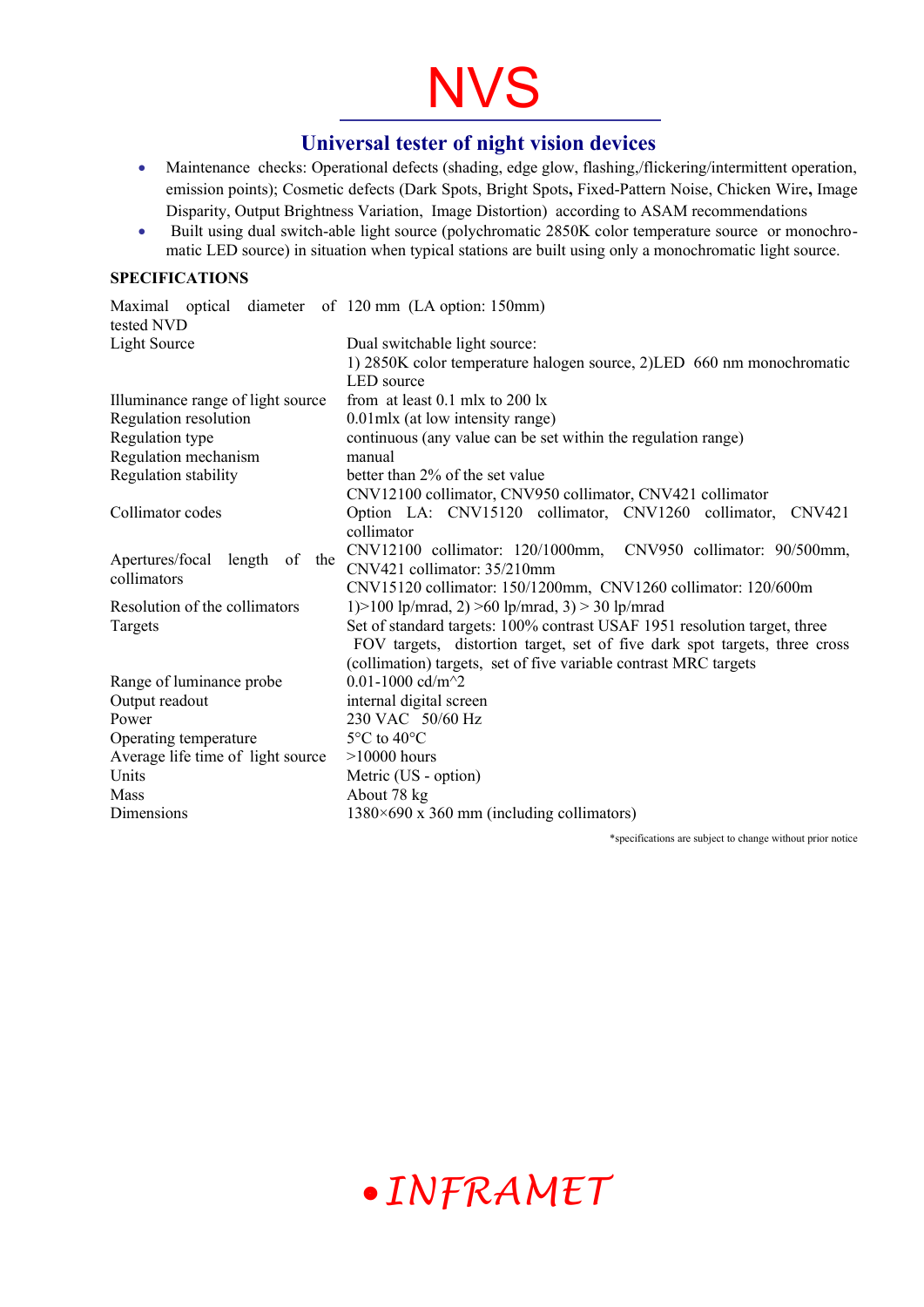### **Universal tester of night vision devices**

#### **VERSIONS**

| Version | Measurement capabilities                                                                                                                                                                                                                               | Modules                                                                                                                                                                                                                                                                                                                                                                                                                                                                          | Recommendations                                                                                                                                     |
|---------|--------------------------------------------------------------------------------------------------------------------------------------------------------------------------------------------------------------------------------------------------------|----------------------------------------------------------------------------------------------------------------------------------------------------------------------------------------------------------------------------------------------------------------------------------------------------------------------------------------------------------------------------------------------------------------------------------------------------------------------------------|-----------------------------------------------------------------------------------------------------------------------------------------------------|
| NVS-A   | focus (infinity checking),<br>resolution<br>(center,<br>peripheral, high light<br>level),<br>quality<br>screen<br>(dark spots), brightness<br>gain, FOV of night<br>vision sights/binoculars<br>of narrow FOV                                          | LAN-A light source, CNV12100 collimator,<br>CNV950 collimator,<br>LP1N luminance<br>probe, CLAN-A controller, PS1 power supply,<br>BP-A base platform, PP1 positioning platform,<br>set of aperture reductors, USAF 1951<br>resolution target, two FOV targets, distortion<br>target, set of thee dark spot targets                                                                                                                                                              | basic<br>testing<br>night<br>vision<br>monoculars/sights<br>/cyclops goggles                                                                        |
| NVS-B   | focus (infinity checking),<br>resolution<br>(center,<br>peripheral, high<br>light<br>level),<br>quality<br>screen<br>(dark spots), system gain,<br>FOV, MRC, distortion,<br>collimation error of night<br>sights/binoculars<br>vision<br>of narrow FOV | LAN-B light source, CNV12100 collimator,<br>CNV950 collimator, LP1N luminance probe,<br>CLAN-B controller, PS1 power supply, BP-B<br>base platform, PP1 positioning platform,<br>set<br>of aperture reductors, USAF 1951 resolution<br>target, two FOV targets, distortion target, set<br>of five dark spot targets, two<br>cross<br>(collimation) targets, set of five variable<br>contrast MRC targets                                                                         | extended testing<br>monoculars/sights<br>/cyclops goggles                                                                                           |
| NVS-C1  | focus (infinity checking),<br>resolution<br>(center,<br>peripheral, high light<br>level),<br>screen<br>quality<br>(dark spots), system gain,<br>FOV, collimation errors,<br>gain disparity<br>of all<br>types of NVDs                                  | LAN-C1 light source, CNV12100 collimator,<br>CNV950 collimator, LP1N luminance probe,<br>CLAN-C1 controller, PS1 power supply, BP-C<br>base platform, PP1 positioning platform,<br>set<br>of aperture reductors, PP2 positioning<br>platform, CNV421 collimator, OB21 optical<br>bridge, USAF 1951 resolution target, three<br>FOV targets, distortion target, set of five dark<br>spot targets, three cross (collimation) targets                                               | typical testing all<br>types<br>of night<br>vision<br>devices:<br>monoculars,<br>sights,<br>cyclops<br>goggles, binocular<br>goggles,<br>binoculars |
| NVS-C2  | focus (infinity checking),<br>resolution<br>(center,<br>peripheral,<br>high<br>light<br>screen<br>level),<br>quality<br>(dark spots), system gain,<br>FOV, collimation errors,<br>gain disparity,<br>MRC,<br>distortion of all types of<br><b>NVDs</b> | LAN-C2 light source, CNV12100 collimator,<br>CNV950 collimator, LP1N luminance probe,<br>CLAN-C2 controller, PS1 power supply, BP-C<br>base platform, PP1 positioning platform,<br>set<br>of aperture reductors, PP2 positioning<br>platform, CNV421 collimator, OB21 optical<br>bridge, USAF 1951 resolution target, three<br>FOV targets, distortion target, set of five dark<br>spot targets, three cross (collimation) targets,<br>set of five variable contrast MRC targets | extended testing<br>all types of night<br>vision devices                                                                                            |
| NVS-C3  | NVS-C <sub>2</sub><br>in<br>As<br>but<br>additionally diopter range<br>and magnification.                                                                                                                                                              | Additional DRM diopter range meter and<br>MAG magnification meter                                                                                                                                                                                                                                                                                                                                                                                                                | Ultra-extended<br>testing<br>all types<br>of night vision<br>devices                                                                                |

All versions enable also to carry out the following checks.

- **1.** Operational defects (shading, edge glow, flashing,/flickering/intermittent operation, emission points)
- **2.** Cosmetic defects (Dark Spots, Bright Spots**,** Fixed-Pattern Noise, Chicken Wire**,** Image Disparity, Output Brightness Variation, Image Distortion)